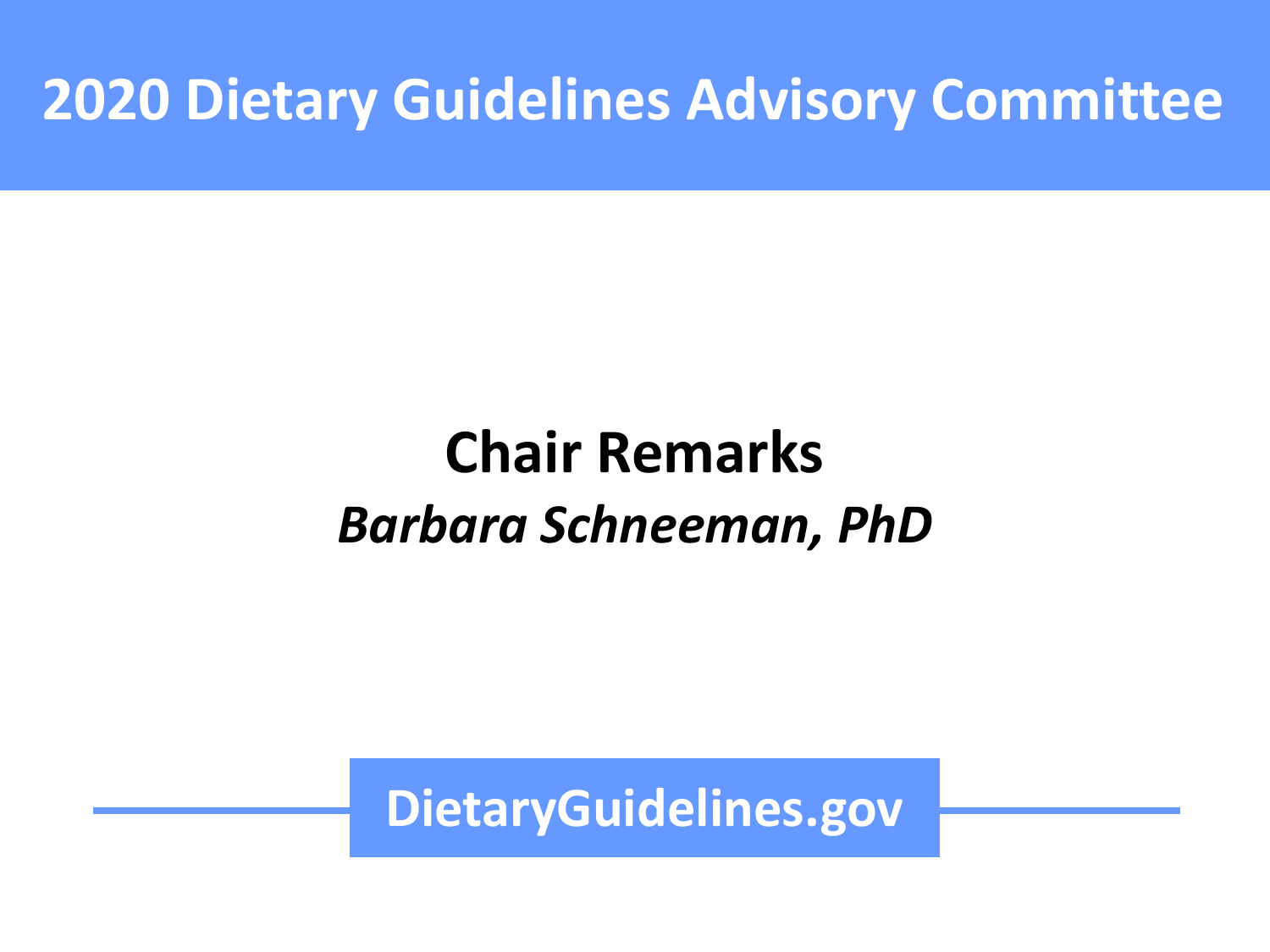## **Meeting 4: Purpose**

- Describe the status and provide updates on the work of the Committee
- Draft conclusions for approximately 30 questions presented during this 2-day meeting, including NESR systematic reviews and data analysis
	- Drafted by the subcommittees and brought to the full Committee for discussion at the public meeting
	- Systematic review conclusions will be posted online after going through peer-review
	- Considered draft until the Committee submits its report to the Secretaries



**Chair Remarks 2020 Dietary Guidelines Advisory Committee:** *Meeting 4*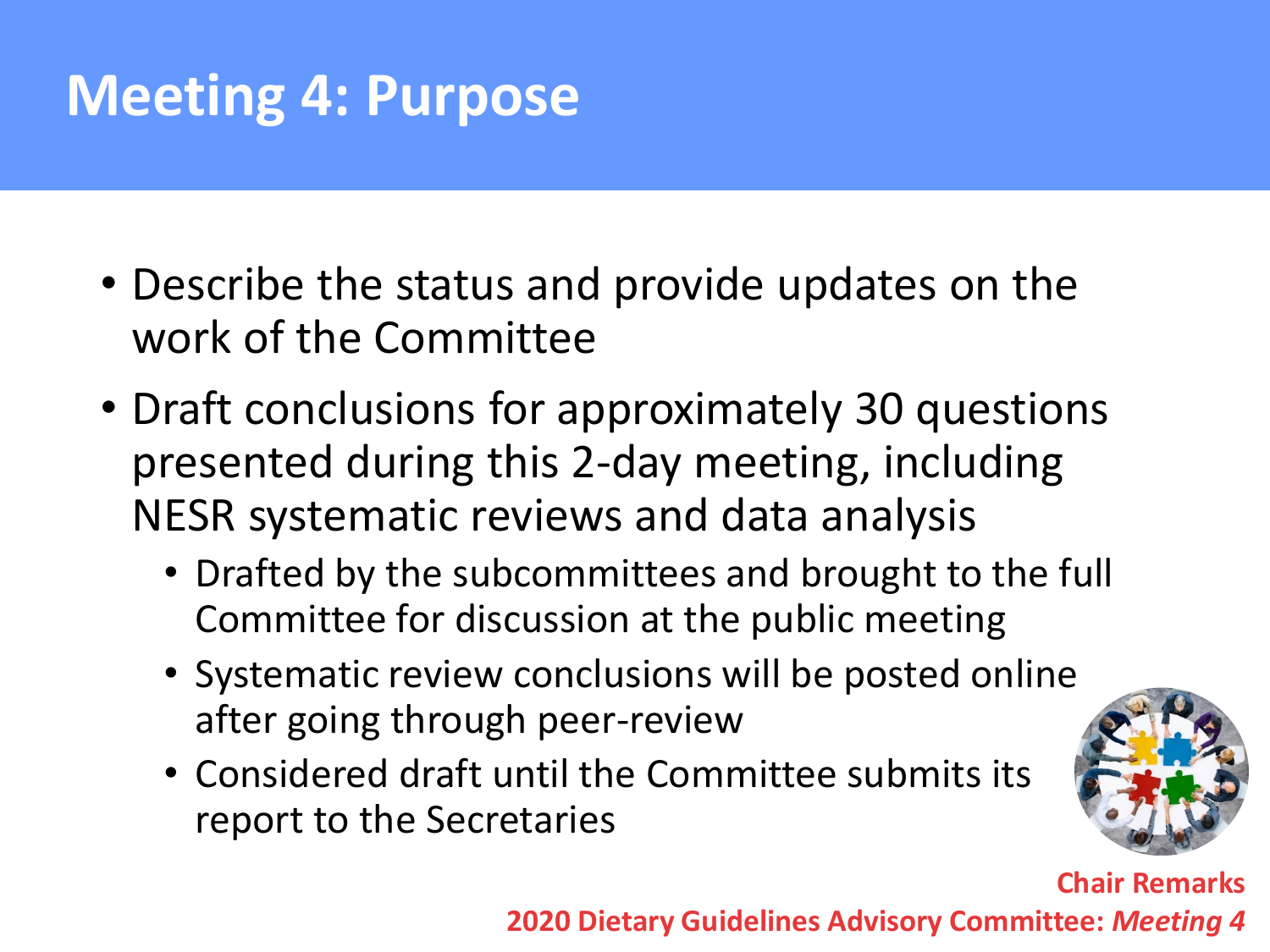## **Meeting 4: Yesterday's Agenda**

- Opening Remarks
- Subcommittee Updates:
	- Birth to 24 Months Subcommittee
	- Pregnancy and Lactation Subcommittee
	- Dietary Fats and Seafood Subcommittee
	- Beverages and Added Sugars Subcommittee
	- Data Analysis and Food Pattern Modeling Cross-Cutting Working Group
- Committee Discussion

**Chair Remarks 2020 Dietary Guidelines Advisory Committee:** *Meeting 4*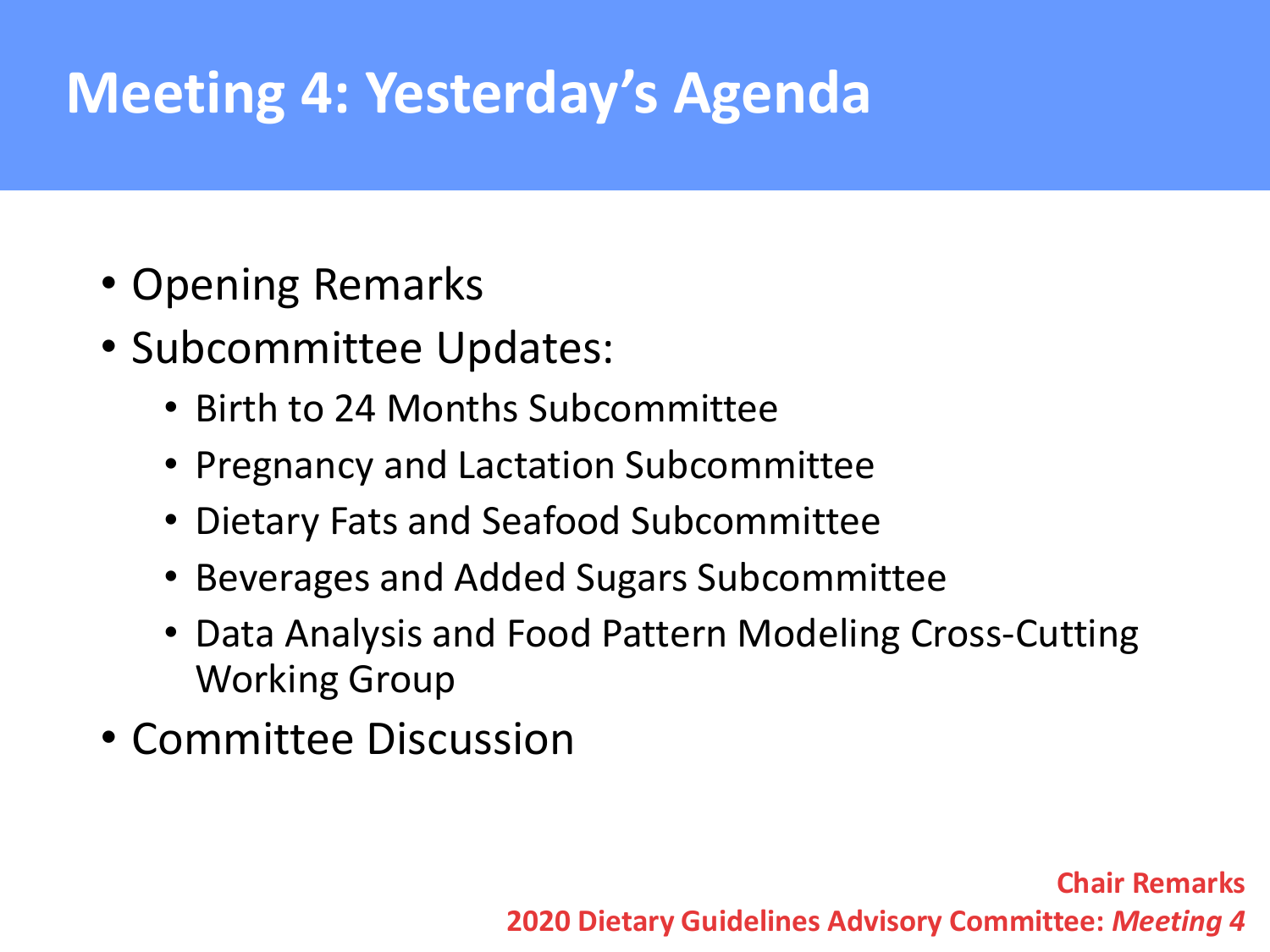# **Meeting 4: Today's Agenda**

- Opening Remarks
- Subcommittee Updates, Continued:
	- Dietary Patterns Subcommittee
	- Frequency of Eating Subcommittee
- Committee Discussion
- Public Comments
- A note on timing:
	- Afternoon session will be begin at 1:00 p.m. Central time
	- Breaks are not set for specific times, but will be taken as they fit within the discussion
	- Public comments will begin no later than 2:00 p.m. Central time, but may begin earlier **Chair Remarks**

**2020 Dietary Guidelines Advisory Committee:** *Meeting 4*